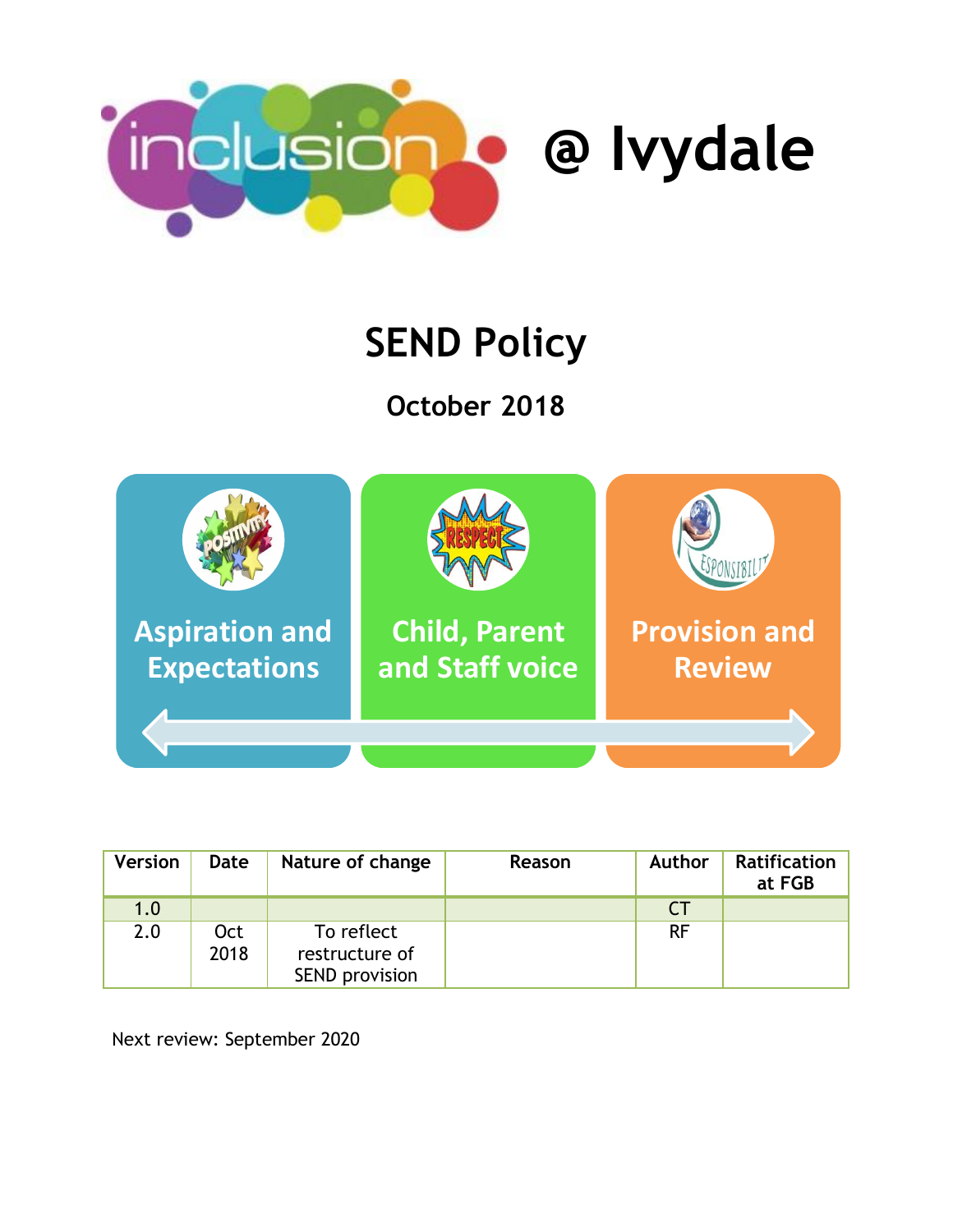## **Introduction and Context**

This policy has been produced by the school Deputy for Inclusion, in liaison with the SENCo team, the school's governing body and Senior Leadership Team (SLT), staff and parents/carers. It should be read alongside our SEND Information Report. Our Deputy Headteacher who manages this policy is Ruth Fairclough (Tel: 020 7639 2702 Email: rfairclough@ivydale.southwark.sch.uk)

Our school is based on 3 core values: Respect, Responsibility and Positivity

The purpose of our SEND policy is to ensure that these 3 values are a reality for all Ivydale's pupils, including those with SEND. We want to raise aspirations and expectations for children with SEND, and focus on working together to improving outcomes through high quality additional provision and support.

#### **Our vision for SEND**



At Ivydale, we recognise each child is an individual with their own talents, experiences, and needs. We value their abilities and achievements, and are committed to providing an excellent education which supports their academic, personal and social development. We are an inclusive school where children of all abilities, talents and disabilities are educated together in an enriching and child-centered learning environment. Our aspirations and expectations for all of our children are extremely high. Where children have additional needs the whole school community is committed to supporting them achieve their full potential. We value the positive benefits that inclusion brings, enriching and strengthening our school community.



We know that education is most effective when schools and families work in partnership. Respect for the truth that families know their children best underpins our entire approach. We believe all children should have a voice in their education and view their opinions and preferences as crucial to effectively support their learning. Combining parents and carers understanding of their child, the child's voice and our knowledge of education and pedagogy allows us to achieve the common goal of children's fulfilled and independent future. By working collaboratively, we can empower families to support their child, advocate for their rights and allow children to thrive.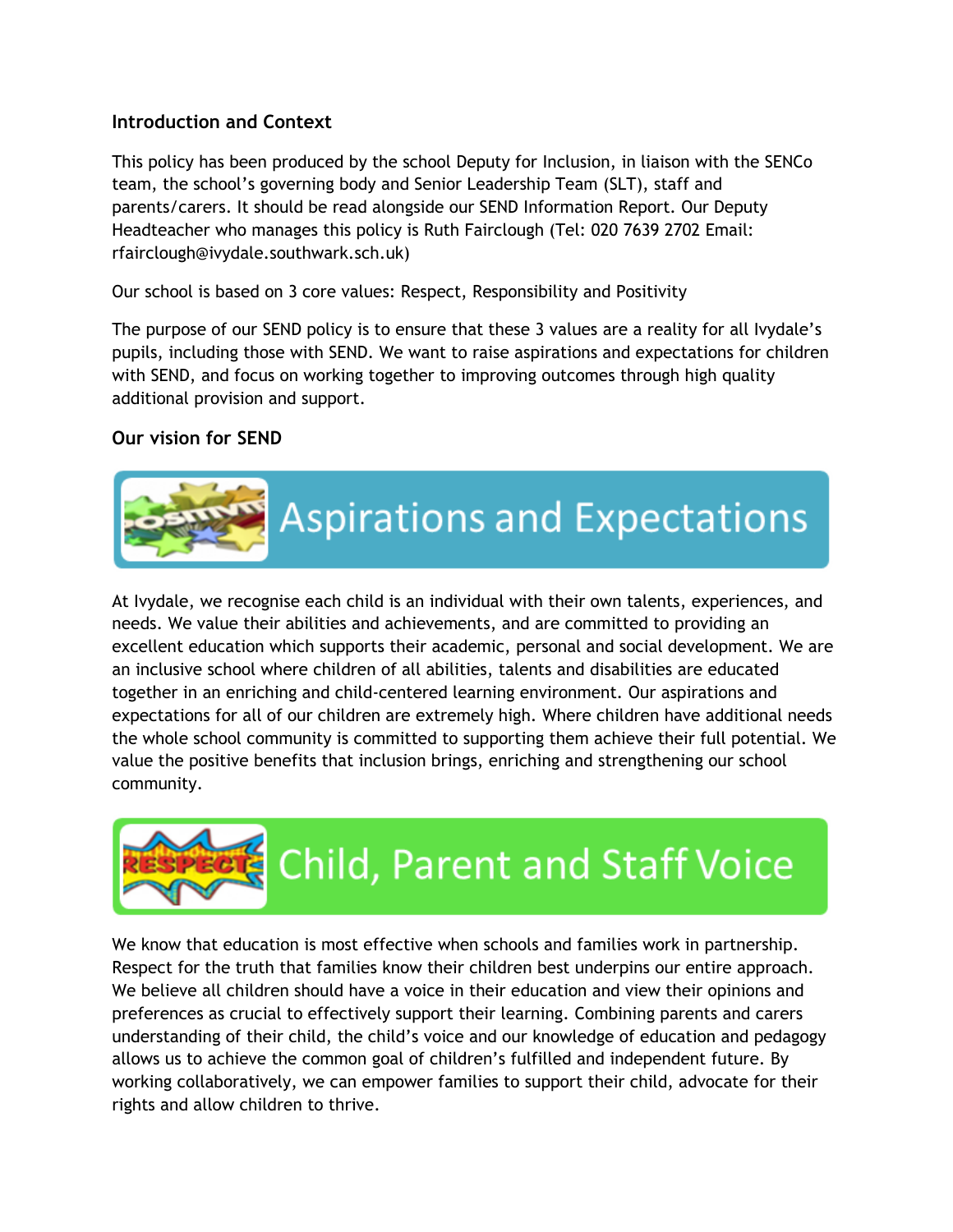At Ivydale, we respect that all families are different and we celebrate this diversity. We learn from our families about their beliefs and values and welcome all who support our school values into our community.



All teachers at Ivydale are teachers of children with SEND. We seek to support all children's' access to the curriculum within and beyond the classroom so that they have the opportunity to progress and achieve success. We aim to help remove the barriers to success that some children with SEND face in education and wider society. By constantly monitoring and reviewing the SEND provision offered at Ivydale, we ensure that all of our children have equitable access and opportunity to achieve.

We believe that by being a fully inclusive school we can demonstrate what is possible for all children and help to champion a fairer and more equal community.

# **Legislation and guidance**

This policy and information report is based on the statutory [Special Educational Needs and](https://www.gov.uk/government/uploads/system/uploads/attachment_data/file/398815/SEND_Code_of_Practice_January_2015.pdf)  [Disability \(SEND\) Code of Practice](https://www.gov.uk/government/uploads/system/uploads/attachment_data/file/398815/SEND_Code_of_Practice_January_2015.pdf) and the following legislation:

- [Part 3 of the Children and Families Act 2014](http://www.legislation.gov.uk/ukpga/2014/6/part/3), which sets out schools' responsibilities for pupils with SEN and disabilities
- [The Special Educational Needs and Disability Regulations 2014,](http://www.legislation.gov.uk/uksi/2014/1530/contents/made) which set out schools' responsibilities for education, health and care (EHC) plans, SEN co-ordinators (SENCOs) and the SEND information report

#### **Identification of SEND**

A pupil has SEN if they have a learning difficulty or disability which calls for special educational provision to be made for them.

They have a learning difficulty or disability if they have:

- A significantly greater difficulty in learning than the majority of others of the same age, or
- A disability which prevents or hinders them from making use of facilities of a kind generally provided for others of the same age in mainstream schools

Special educational provision is educational provision that is additional to, or different from, that made generally for other children or young people of the same age by mainstream schools.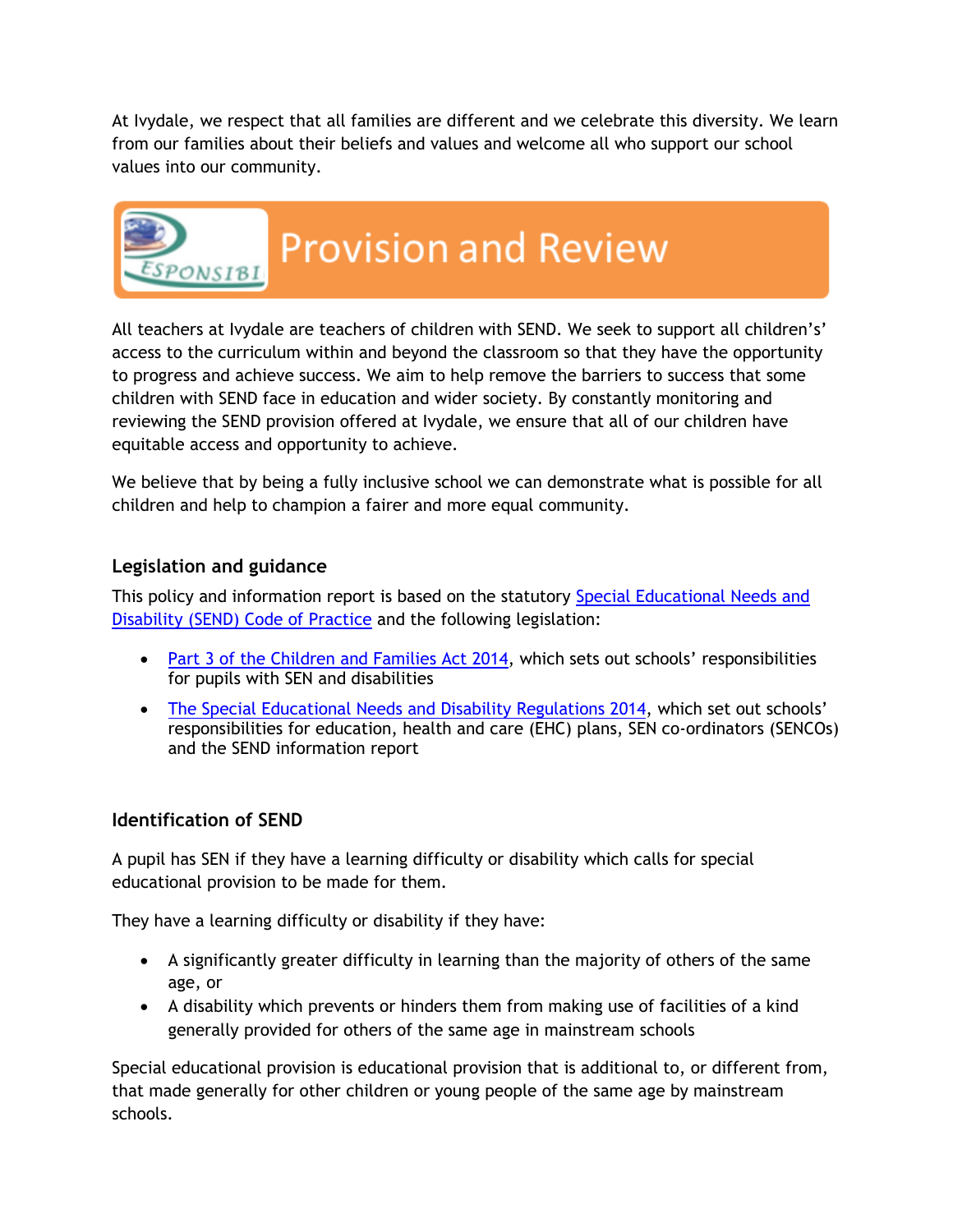We provide for a wide range of need at Ivydale; In line with the SEND Code of Practice, these are grouped into four categories:

- communication and interaction
- cognition (thinking) and learning
- physical and sensory
- social, emotional and mental health needs.

The purpose of identification is to work out what is the most effective action for us to take in meeting their individual profile of strengths and needs.

#### **Staff Training and Resources**

Ivydale's continuing professional development program is designed to maintain and develop the quality of teaching and our ability to respond to the strengths and needs of all children. The training needs of staff are identified in a variety of ways: induction, NQT mentoring, Professional Learning Partnerships (observation and feedback, book scrutinies etc), and staff questionnaires. Some training is planned based on the needs of all staff (e.g. familiarising everyone working in the school with the new Code of Practice) and others based on the type of role they carry out/children with whom they work (e.g. TEACCH training for staff working closely with children with autism).

All teachers and support staff undertake induction on taking up a post at Ivydale this includes a meeting with the Deputy for Inclusion to explain the school's systems and structures in place for SEND. Handover conferences are held towards the end of the Summer term when teachers meet to discuss the needs of any individual children with whom they will be working. Phase SENCos ensure that the teachers in their phase are aware of the needs of the SEND children they teach.

# **Roles and responsibilities**

#### **The Deputy Head for Inclusion:** Ruth Fairclough

The Deputy Head for Inclusion will:

- Work with the headteacher and SEND governor to determine the strategic development of the SEND policy and provision in the school
- Manage the SENDCo, intervention and pastoral teams
- Advise on the deployment of the school's delegated budget and other resources to meet pupils' needs effectively
- Monitor the quality and effectiveness of SEND provision within the school
- Develop an effective CPD program to ensure all staff are able to respond to the strengths and needs of children with SEND in line with the SEND Code of Practice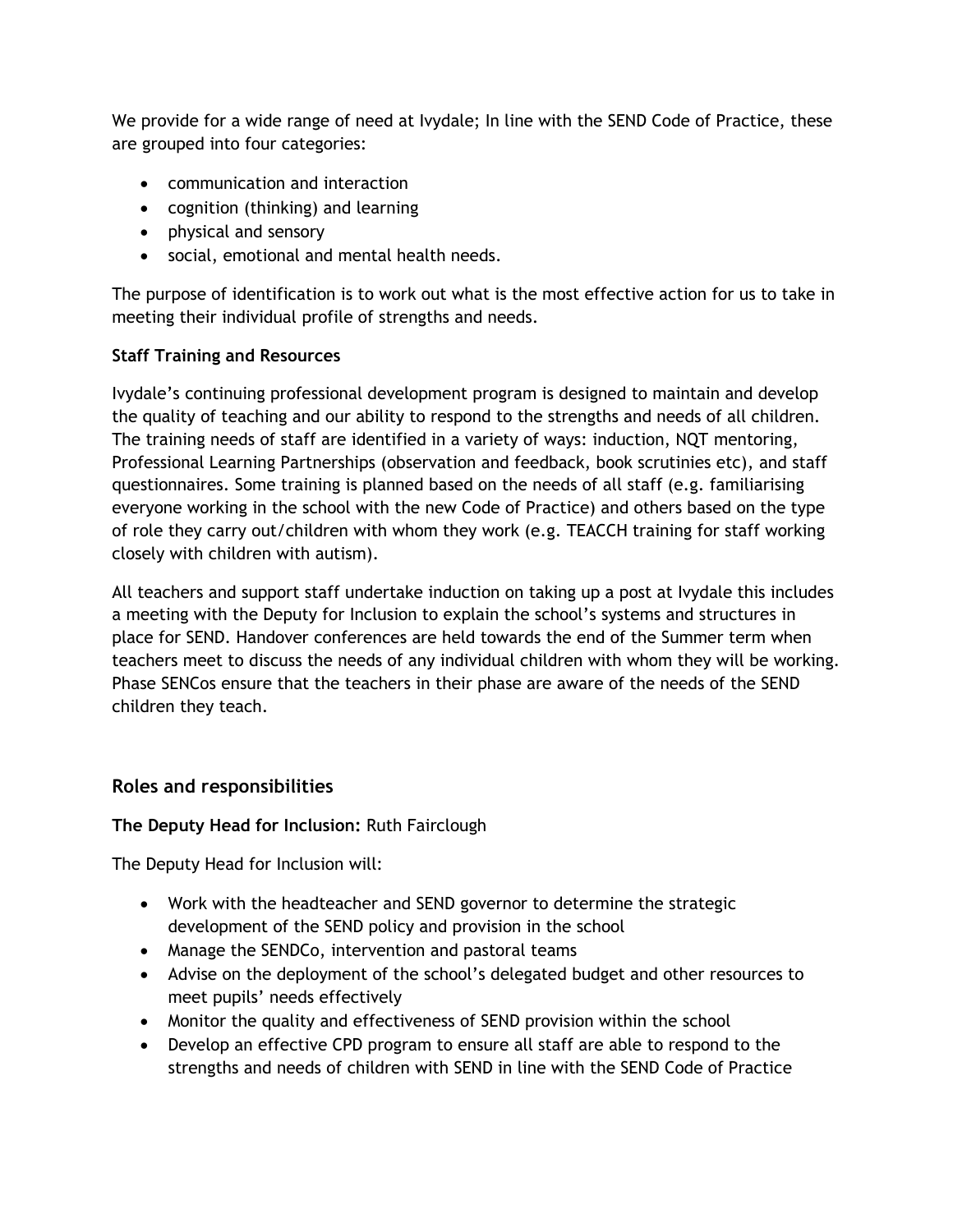Work with the headteacher and governing board to ensure that the school meets its responsibilities under the Equality Act 2010 with regard to reasonable adjustments and access arrangements

### **The SENCO Team**

EYFS – Jan Harpley Phase One – Jenifer Kurzik Phase 2 – Pamela Chindipha

They will:

- Have day-to-day responsibility for the operation of this SEND policy and the coordination of specific provision made to support individual pupils with SEND, including those who have EHC plans
- Provide professional guidance to colleagues and work with staff, parents, and other agencies to ensure that pupils with SEND receive appropriate support and high quality teaching
- Advise on the graduated approach to providing SEN support
- Be the point of contact for external agencies, especially the local authority and its support services
- Liaise with potential next providers of education to ensure pupils and their parents are informed about options and a smooth transition is planned
- Ensure the school keeps the records of all pupils with SEN up to date

# **The SEND link governor:** Anna Townsend

The SEND link governor will:

- Help to raise awareness of SEND issues at governing board meetings
- Monitor the quality and effectiveness of SEN and disability provision within the school and update the governing board on this
- Work with the Deputy head for Inclusion and the SENCO team to determine the strategic development of the SEN policy and provision in the school

# **The headteacher:** Helen Ingham

The headteacher will:

- Work with the Deputy head for Inclusion and SEND link governor to determine the strategic development of the SEN policy and provision in the school
- Have overall responsibility for the provision and progress of learners with SEN and/or a disability

# **Class teachers**

Each class teacher is responsible for:

• The progress and development of every pupil in their class